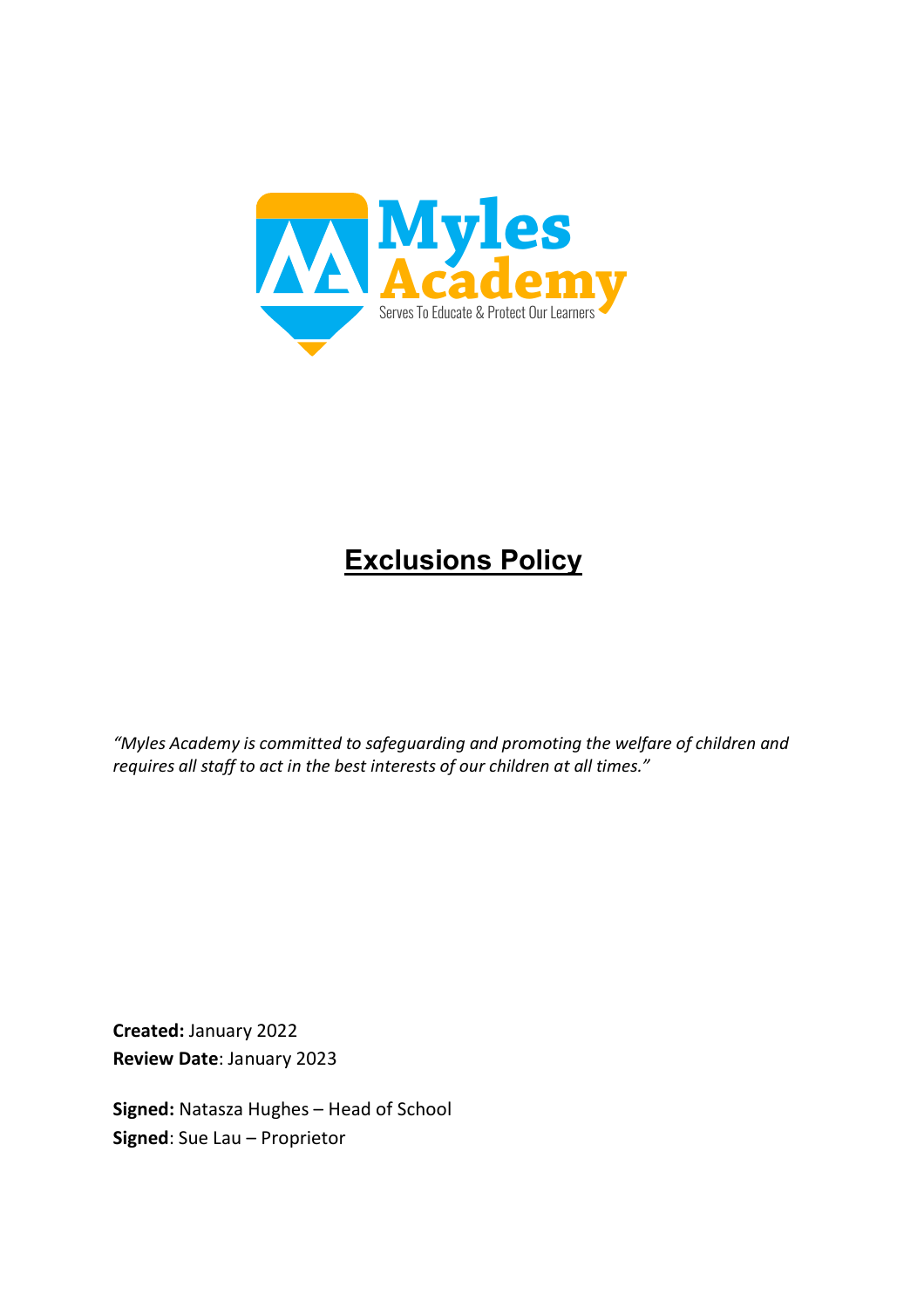#### **Contents:**

- 1. Introduction
- 2. Definitions
- 3. Underlying principles
- 4. Decision to exclude
- 5. Informing parents/carers
- 6. Post exclusion
- 7. Behaviour outside school
- 8. Equality and diversity
- 9. Removing pupils from school site
- 10. Multi-agency partnership
- 11. Permanent exclusion
- 12. Seeking the views of children, parents, carers, local authorities and staff
- 13. Safeguarding and child protection
- 14. Police involvement
- 15. Complaints
- 16. Implementation, monitoring, evaluation and review

**Appendix 1** - Informing parents/carers and other relevant parties when excluding a child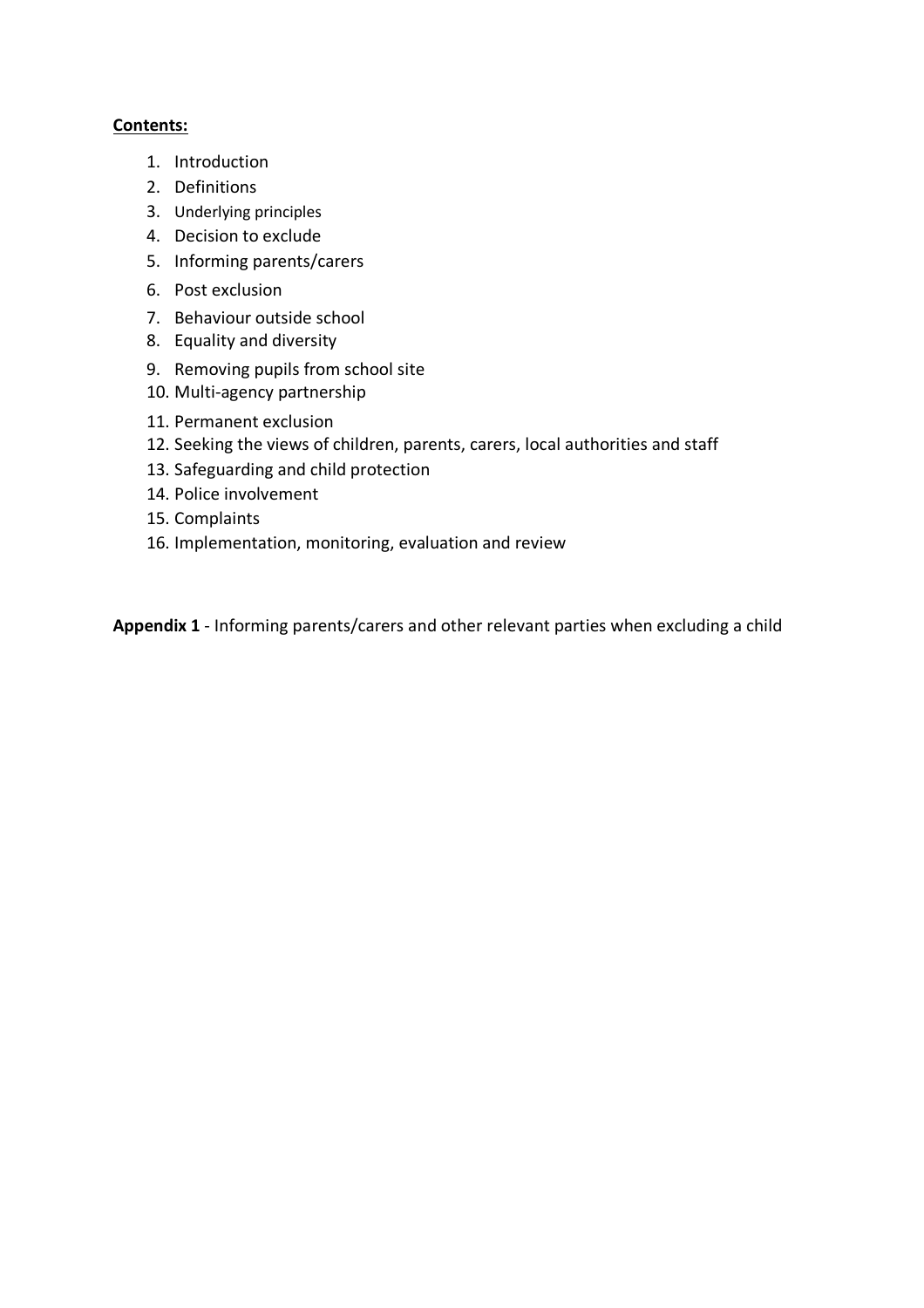## **1. Introduction**

Myles Academy recognises its duty under the Education and Inspections Act 2006 to establish and maintain a behaviour policy for the school that promotes self-discipline, respect for others and proper regard for authority; and to make arrangements to ensure that functions are carried out with a view to safeguarding and promoting the welfare of children in accordance with the Education Act 2002. We also comply with The Education (Independent School Standards) Regulations 2014 and have regard to the DfE guidance 'Exclusion from maintain schools, academies and pupil referral units in England' (2017), DfE guidance 'Changes to the school exclusion process during the coronavirus (COVID-19) outbreak' (May 2020) and the 'Timpson Review of School Exclusion' (May 2019).

Myles Academy acknowledges the obligations associated with the Children Act 1989, the Human Rights Act 1998 and the Equality Act 2010. We also follow current DfE guidance 'Keeping children safe in education' (2020), 'Working together to safeguard children' (2018), HM Government advice 'What to do if you're worried a child is being abused' (2015) and the Local Safeguarding Children Partnership's policies, procedures, guidance and protocols. We will take immediate action, where we believe an individual may be at risk, or it is alleged that a child is suspected of being abused. Our primary concern, at all times, is the welfare and safety of all members of Myles Academy's community including children, staff and visitors.

# **2. Definitions**

Exclusion involves a child not being allowed to attend school for a defined period of time. There are two kinds of exclusion:

- A **fixed term exclusion** is where a child is temporarily removed from school and is not allowed to return for a specified number of days.
- **Permanent exclusion** means a child's name will be removed from the school register and they will not be allowed to return to that school at all.

# **3. Underlying principles**

Myles Academy is an inclusive school committed to equal opportunity for all. We recognise that our pupils, due to their special educational needs and possible behavioural difficulties, require considerable amounts of support and guidance around appropriate behaviour – our curriculum and all approaches are designed and implemented with this in mind. It is felt that exclusions of pupils from the school, whether fixed term or permanent, are the last resort. Consequently, a pupil will only be excluded when other strategies and sanctions have not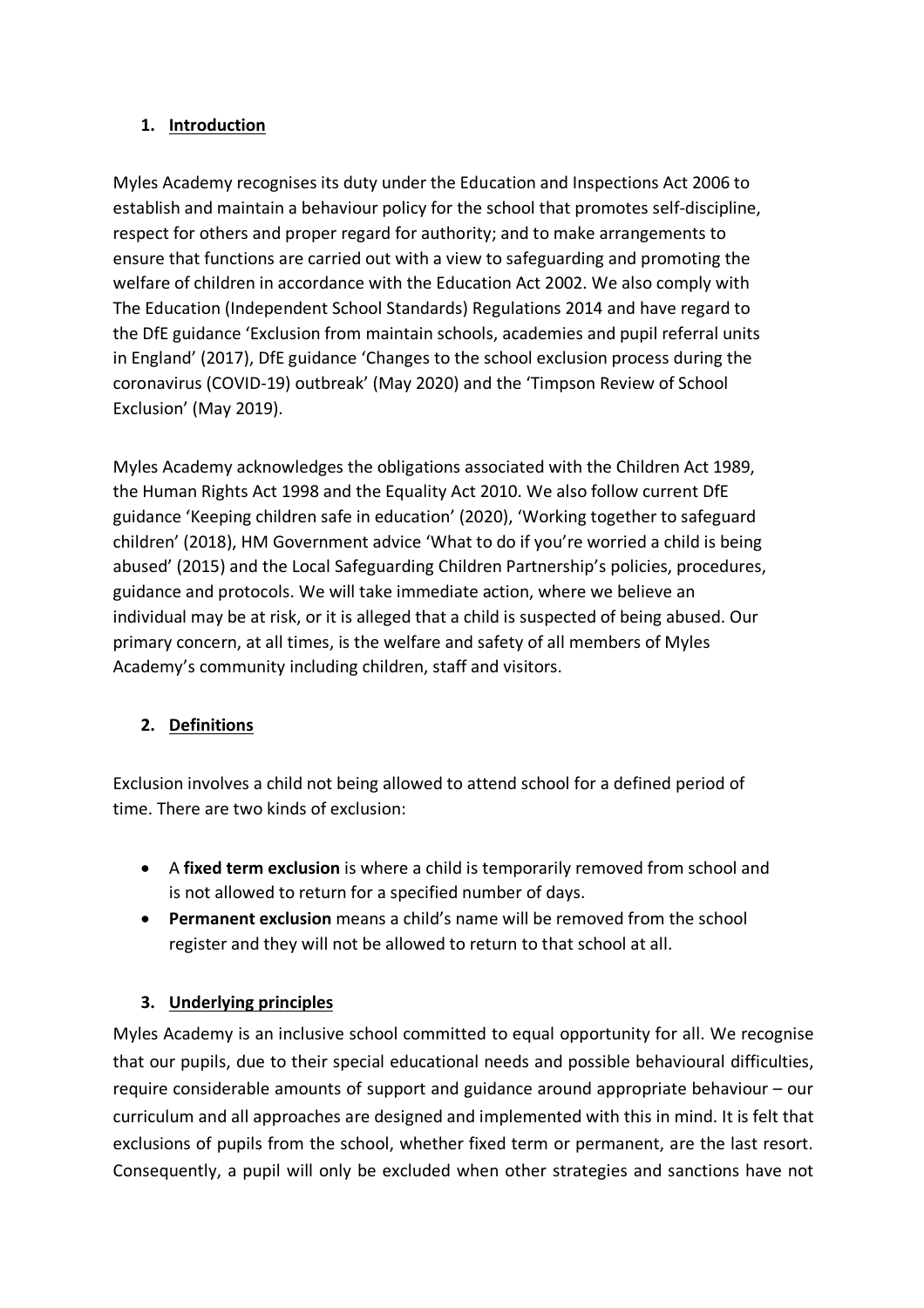been effective over time, or when there has been a single, clear and serious breach of discipline, or if allowing the pupil to remain in the school would seriously harm the education or welfare of the pupil or other pupils in the school.

Excluding a pupil is a very serious and extreme sanction. However, reserving this as an option in our school demonstrates our commitment to whole school safety and learning. This also reflects the expectations of our society in terms of boundaries of acceptable conduct and consequences for which we are preparing our pupils. When deciding if and when to exclude all the following will be very carefully considered;

- The learning and behavioural needs of the child, including their cognitive abilities.
- Any mitigating and contextual circumstances, including any relevant factors that may be impacting from outside of school.
- The attitude of the pupil concerned following the incident/s, particularly with regard to remorse expressed.
- The range and extent of support strategies utilised prior to the incident/s and the willingness of the pupil to engage with these.
- The likely impact on the individual pupil and his/her family and local community.
- The likely impact on the whole school community of both the incident/s and decision to exclude or not.

Our Behaviour policy provides detailed guidance about our approaches to supporting pupils to manage their behaviour positively.

As an independent school we are not bound to follow DfE legislation, however this policy does follow all the key aspects of their best practice guidance. During the decision-making process the Head Teacher will also consider all the evidence available to support the allegation(s) taking in to account the Equal Opportunities Policy, the Race Relations Act 1976 as amended and the Disability Discrimination Act 1995 as amended.

The aim of this policy is to provide all staff with a clear framework to enable the effective handling of pupil exclusion issues and to inform all stakeholders of the procedures. It is crucial that pupils, parents and carers understand the information and processes in this policy in order to work collaboratively with us to ensure the safety, well--being and achievement of our pupils and staff.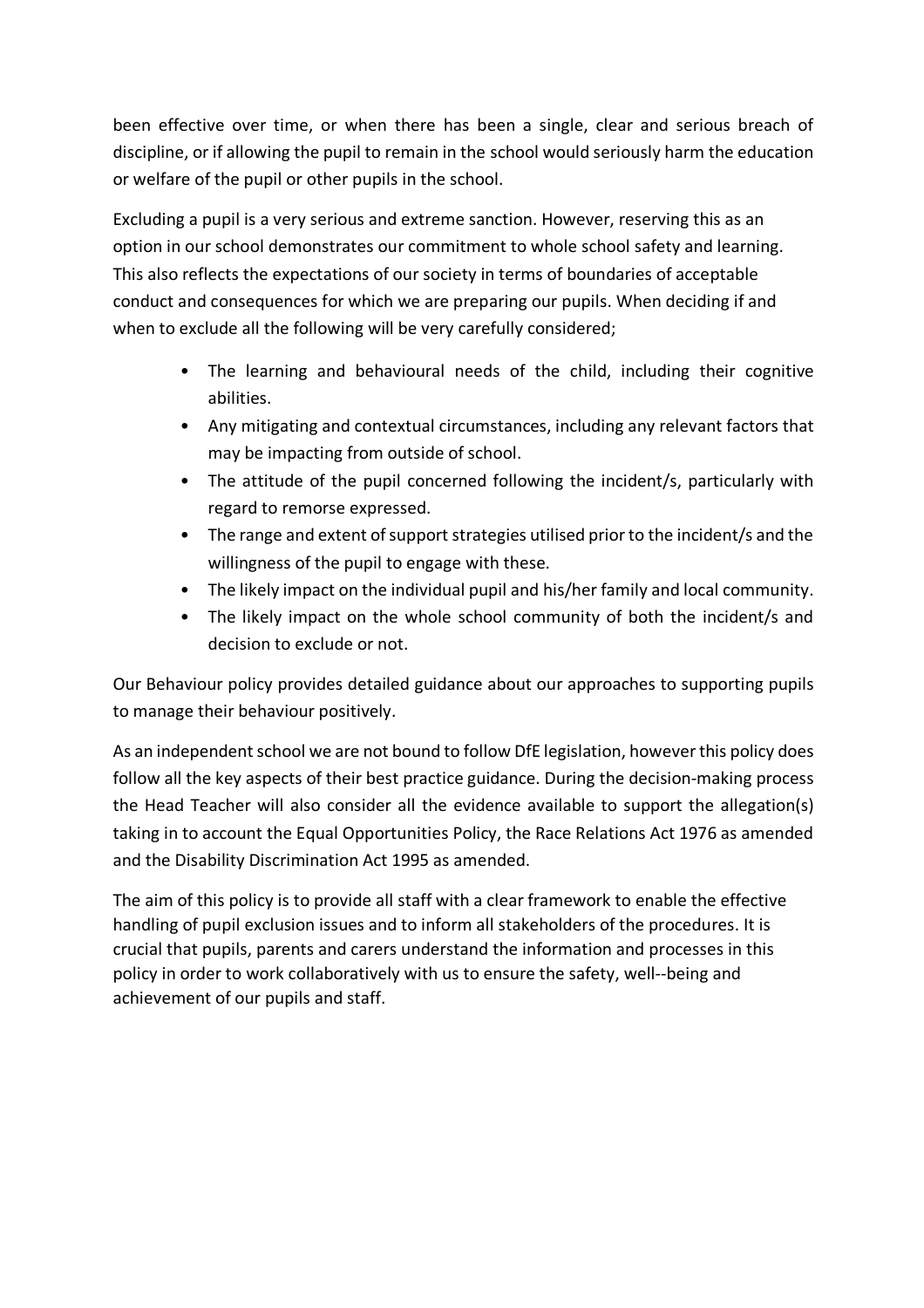## **4. Decision to exclude**

The decision to exclude a child is a last resort and will only be taken after a full range of alternative strategies have been tried and have failed or would be likely to fail. A pupil can be excluded if:

- Persistent disruptive behaviour that has a negative impact upon the leaning of the pupil and of others.
- The pupil has committed a serious disciplinary offence, notably incidents involving threatened or actual violence towards others.
- The pupil is accused of a serious criminal offence.
- For medical reasons, the pupil's presence in the school represents a serious risk to the health and safety of pupils and staff
- The pupil has been involved with using items as weapons, sexual abuse, criminal damage, actual or threatened violence, carrying an offensive weapon or illegal drugs.
- In response to a serious breach or persistent breaches, of the school's behaviour policy.
- where allowing the pupil to remain in school would seriously harm the education and/or welfare of the pupil or others in the school.

When establishing the facts concerning an exclusion decision, the Head Teacher must apply the civil standard of proof i.e. 'on the balance of probabilities' it is more likely than not that a fact is true, rather than the criminal standard of 'beyond reasonable doubt.' This means that the Head Teacher should accept that something happened if it is more likely that it happened than that it did not happen.

Only the Head Teacher has the authority to exclude a pupil, but, where practical, the Head Teacher will give the child an opportunity to present their case before deciding whether to exclude. Myles Academy acknowledges that all children have a right to education and will take reasonable steps to set and mark work for pupils during the first five school days of an exclusion. A pupil may be excluded for one or more fixed periods (up to a maximum of 45 school days in a single academic year. However, if a child reaches 15 days of (cumulative) fixed period exclusions, the Head Teacher will consult with the proprietor.

The purpose of this consultation is to:

- Identify and explore the child's behaviours of concern, associated functions, and the known/potential consequences.
- Review and evaluate the responses used to date, taking care not to overlook effective strategies.
- Scrutinise the child's education, health and care (EHCP) plan and current provision.
- Identify and record any possible amendments to the provision and/or alternative strategies.

# **ALL exclusions, irrespective of duration, must be recorded.**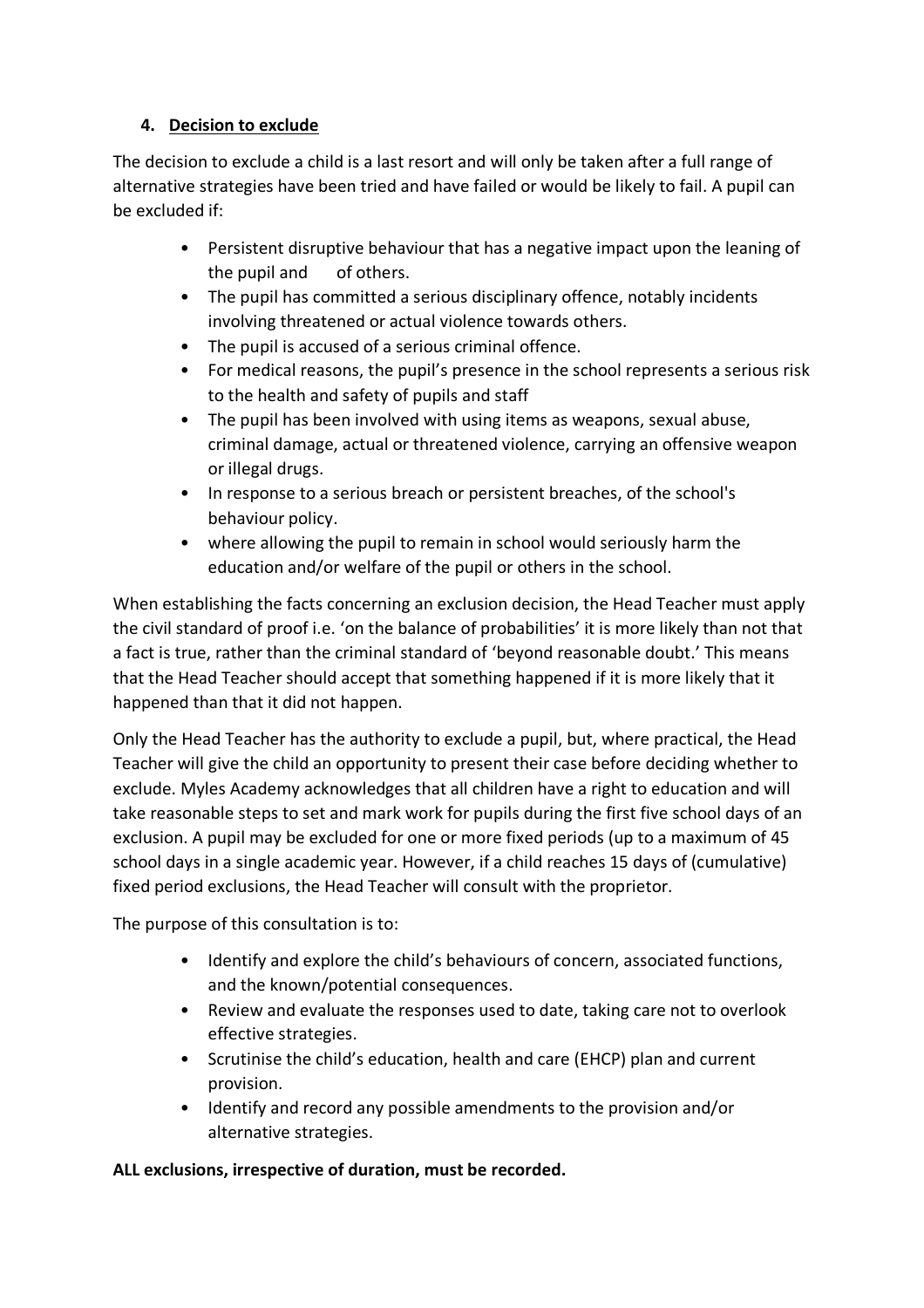# **5. Informing parents/carers**

When excluding a child, the Head Teacher must notify the parents/carers of the period of exclusion and the reason(s) for it, without delay. The Head Teacher will also notify the pupil's parents that, during the first 5 days of exclusion, they must ensure that the pupil is not present in a public place at any time during school hours, unless there is a good reason. Any parent/carer who fails to comply with this duty, without reasonable justification, commits an offence and may be given a fixed penalty notice or be prosecuted. For further information on Informing parents/carers and other relevant parties, see Appendix 1.

# **6. Post exclusion**

The Head will arrange a reintegration interview at a time, date and location that is convenient to the pupil, parents/carers, local authority representatives and other interested parties to welcome them back into school for a 'fresh start' and confirm expectations around behaviour for learning. The pupil should be present for all or part of the interview. This must not cause unnecessary delay in reintegrating the child into school.

The purpose of the meeting is to:

- Talk about why the child was excluded and the steps taken to try and avoid it.
- Discuss ways in which the child can be supported to change their behaviour.
- Seek the views of the parents/carers, child and local authority representatives.
- Agree on a strategy for reintegrating the child into school and for managing their future behaviour.

For some pupils a phased re- integration into school may be appropriate to ensure that they have maximum chance of going forward successfully and this can be discussed during the reintegration meeting. Return and ongoing support strategies will also be discussed and in some cases, pupils may still be required to complete reparation or restorative tasks regarding the exclusion incident.

# **7. Behaviour outside school**

Behaviour outside school, whilst on school trips, placements or other visits, are covered by the school's Behaviour for Learning policy and this Exclusions policy. Behaviour, which is considered to be unacceptable, will be dealt with as if it had taken place in school.

A pupil may still be excluded if the pupil was outside school and not on school business, if there is a clear link between that behaviour and maintaining good behaviour and discipline amongst the school body as a whole.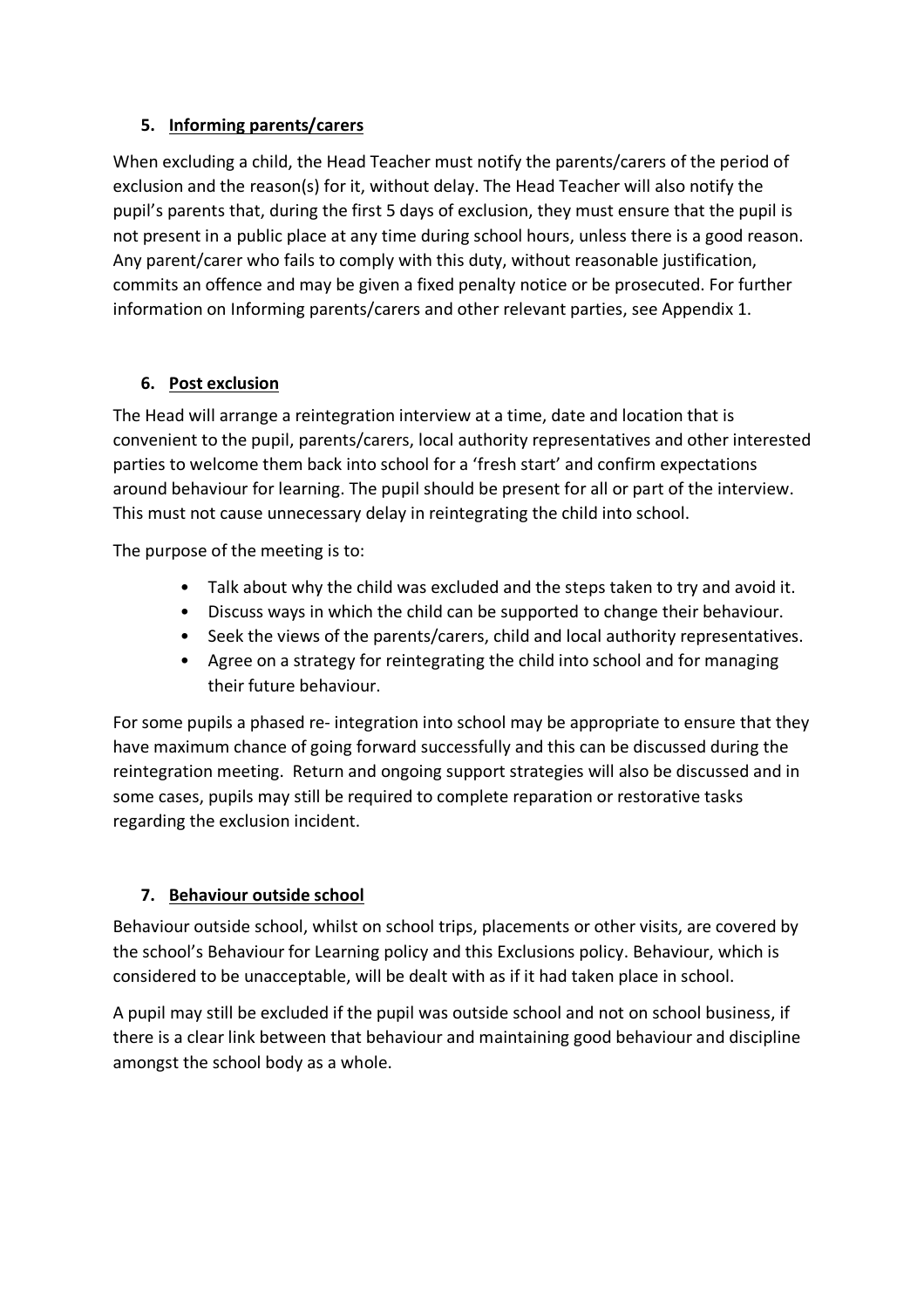## **8. Equality and diversity**

The decision to exclude a pupil must be lawful, rational, reasonable, fair and proportionate. Our exclusion criteria are applied consistently to every child, irrespective of any protected characteristic including disability, gender reassignment, pregnancy and maternity, race, religion, belief, sex or sexual orientation.

# **9. Removing pupils from school site**

In addition to exclusions there are four circumstances outlined in national legislation where a pupil may be required to leave the school site:

- The pupil is accused of a serious criminal offence, which took place outside the school's jurisdiction. The Head teacher may decide in the interest of the pupil and the wider school community, for the pupil to be educated off site for a limited period. The pupil's education must continue under periodic review, whilst off site. This is not an exclusion.
- The pupil has been offered leave of absence by the Head teacher to remedy breaches of the school's rules on appearance or uniform. This should be no longer than necessary to remedy the breach. This is an authorised absence. If the pupil continues to breach the uniform rules, the absence may be recorded as unauthorised. This is not an exclusion.
- For a medical reason. The pupil's presence on the school site may represent a serious risk to the health or safety of others. This is not an exclusion.
- Section 154 of the Education and Skills Bill 2008 amended Section 29(3) of the Education Act 2002 -- this now allows pupils to attend off--site provision specifically aimed at improving behaviour. This process must be kept under regular review. This is not an exclusion.

# **10. Multi-agency partnership**

We are committed to working with parents, carers, local authority representatives, the police and other interested parties in a positive and constructive relationship to support children who may be at risk of exclusion. Where we have concerns about a child's behaviour, we will seek to identify any contributory factors and intervene as early as possible, to reduce the need for exclusion. We take appropriate steps to escalate concerns, including with the placing and host local authority and the child's allocated social worker (where appropriate) and the police.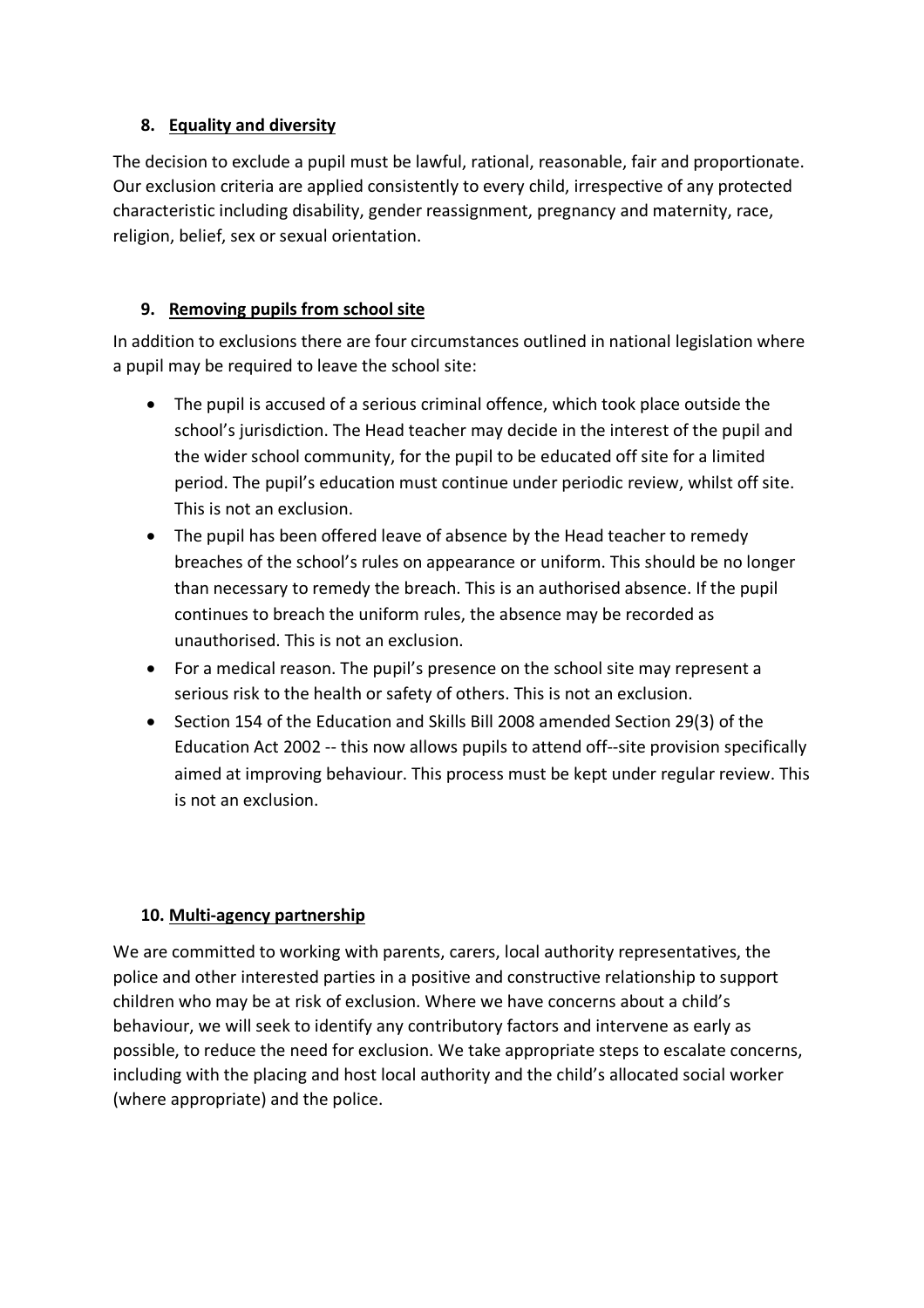## **11. Permanent exclusion**

As part of Myles Academy ethos, we do not want to have to permanently exclude children. Should there be extreme circumstances where it is deemed the only outcome the following would apply:

- Warning must be given by Head Teacher to parent stating that permanent exclusion is possibility if behaviour does not improve.
- Multi Agency Meeting prior to permanent exclusion should be convened if child has an EHCP, is in an ethnic minority group, is a looked after child, the pupil's health or domestic circumstances is causing concern.
- Letter to contain information as for fixed term exclusions.
- All this information should be covered in the exclusion letter

## **12. Seeking the views of children, parents, carers, local authorities and staff**

Regular enquires are made of all children as to how safe they feel at Myles Academy and ways in which services and outcomes can be improved. The views of parents, carers, local authorities and staff are also sought through existing mechanisms for consultation and feedback. Records are kept of these enquiries as well as any associated actions.

# **13. Safeguarding and child protection**

Myles Academy will always consider whether a child's behaviour gives cause to suspect that they are suffering, or is likely to suffer, significant harm; or whether their behaviour might be the result of unmet educational or other needs. All child protection concerns will be addressed in accordance with our 'Safeguarding and Child Protection Policy'.

# **14. Police involvement**

Careful, child-centred decision-making is made about reporting their behaviour to the police, though appropriate notifications are always made and clearly documented. If the behaviour could be criminal or poses a serious threat to a member of the public, the police should always be informed. *"NPCC When to call the police: Guidance for schools and colleges"* should help senior staff understand when they should consider calling the police and what to expect when they do. A decision whether or not to involve the police will be made by the Head Teacher.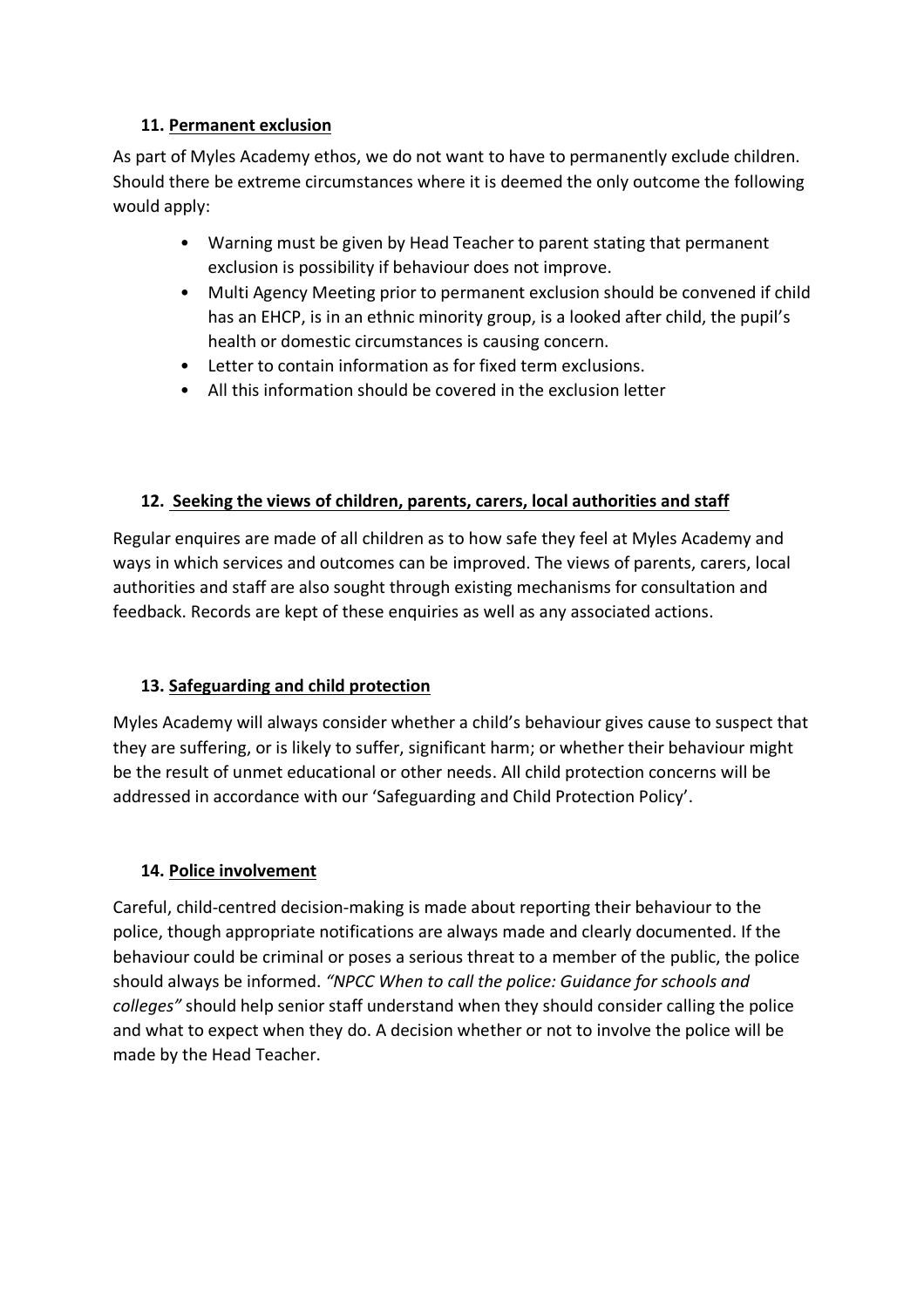## **15. Complaints**

Children, staff, parents, carers, and any other adult with parental responsibility (e.g., social worker) or other local authority representatives are all able to complain to Myles Academy if they are unhappy with any aspect of the education or care provided (including exclusions). All complaints are taken seriously and will be dealt with without delay.

For further information, see our 'Compliments and Complaints Policy'. All complaints concerning allegations of child abuse will always be addressed in accordance with our 'Safeguarding and Child Protection Policy'.

# **16. Implementation, monitoring, evaluation and review**

The designated senior member of staff with overall responsibility for the implementation, monitoring and evaluation of the 'Exclusion Policy' is the Head Teacher. The designated member of staff is also responsible for ensuring that all children, staff, parents, carers and placing local authorities are aware of our policy. Additional support would also be provided to any parent or significant person, wishing to know more about the policy and procedures outlined above. This policy document will be reviewed and publicised in writing, at least annually and, if necessary, more frequently in response to any significant incidents or new developments in national, local and organisational policy, guidance and practice.